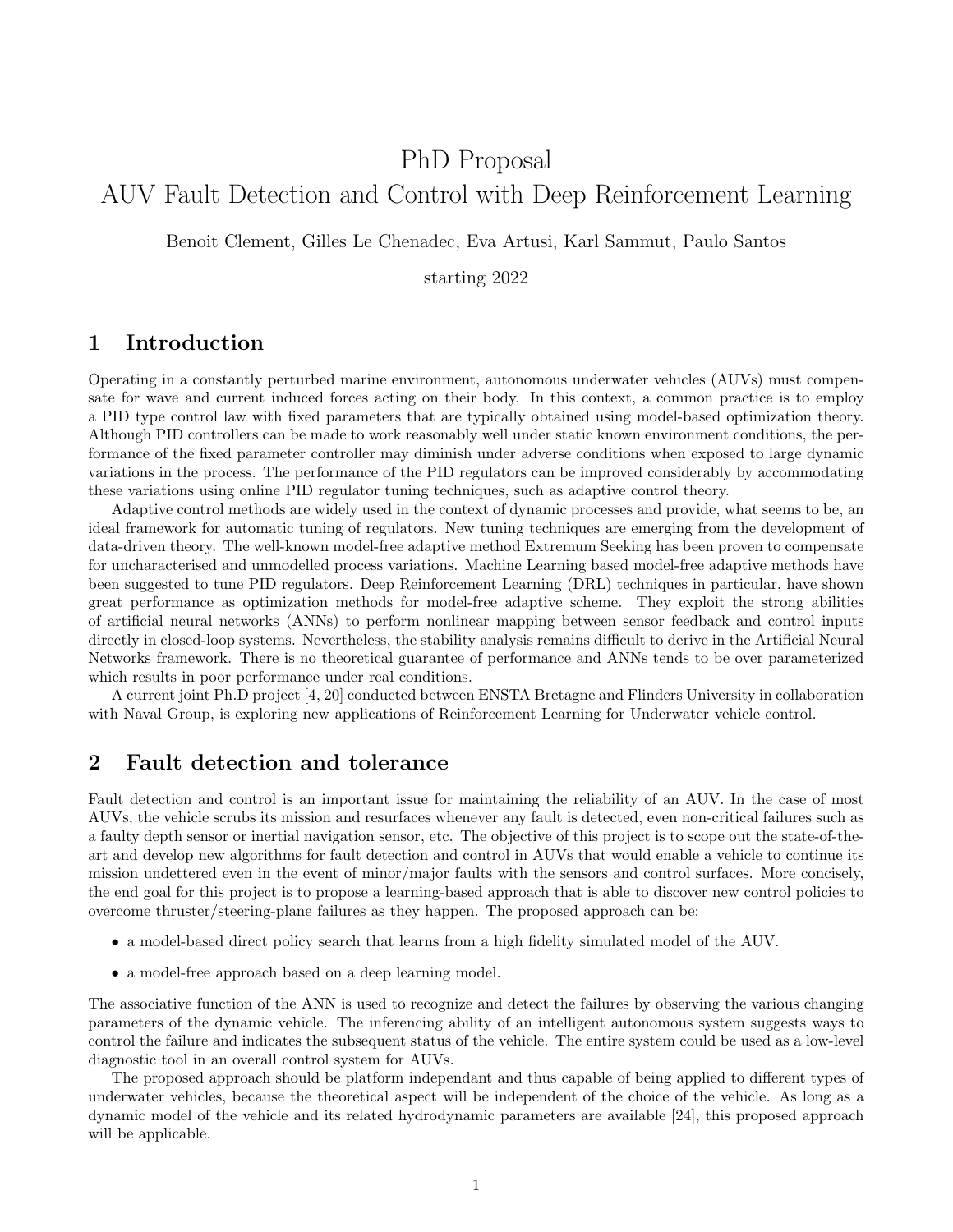# 3 Sim to Real

The use of high-fidelity simulation environments in robotics for learning suitable control behaviour or response actions using deep reinforcement learning techniques has in principle proven to be effective. In simulation, one can fully control the simulated environment, develop complex scenarios for learning and testing, all without compromising the physical integrity of the robot. Another advantage where robots are involved, is that conducting the learning within the simuator and then transferring the learned behaviour to the physical robot reduces the amount of time needed for the physical robot to learn a task. This could be highly advantageous for AUVs where field trials in open water can be both expensive to conduct and possibly dangerous. Nevertheless, while the simulation environment attempts to mimic the real environment as closely as possible, it never completely achieves this, hence it it still necessary for the transfer learning process to conduct some fine-tuning of the learned behaviour once it is tranferred to the real robot. For tasks that involve complex (nonlinear) dynamics, the fine-tuning itself may take a substantial amount of time. In order to reduce the amount of fine-tuning we propose to make the controllers robust through learning within the simulation environment. Controllers can be made robust through learning by exploiting the ability to change simulation parameters (both appearance and dynamics) for successive training episodes. An additional benefit of this approach is that it alleviates the precise determination of the physics parameters for the simulator, which is a non-trivial task.

## 4 Working plan

As a 3-year project, the PhD will focus on:

- 1. Reviewing the state of the art for fault detection and control using Reinforcement Learning techniques within a simulation environment;
- 2. Sim-to-Real theoretical issue and demonstration for an underwater vehicle;
- 3. investigation in Deep Reinforment Learning in order to answer the fault detection and control issue.
- 4. Experiments will be conducted in order to demonstrate how the proposed approaches can make the algorithms more efficient.

### 5 Research Training Environment

The PhD study will be jointly conducted between:

- Flinders University in Adelaide, SA;
- UMR CNRS Lab-STICC at ENSTA Bretagne in Brest;
- IRL CNRS CROSSING in Adelaide, SA;
- Naval Group Research in Ollioules.

The candidate will share his/her time between France (ENSTA Bretagne in Brest and Naval Group in Ollioules) and Australia (Flinders University and CROSSING in Adelaide, SA).

- Prof. Benoît CLEMENT, PhD, HDR ENSTA Bretagne - Lab-STICC UMR CNRS 6285 http://www.ensta-bretagne.fr/clement/
- Prof. Karl SAMMUT, PhD Centre for Maritime Engineering, Flinders University https://www.flinders.edu.au/people/karl.sammut
- Eva ARTUSI, PhD, Naval Group

Gilles LE CHENADEC and Paulo SANTOS are also involved in the project.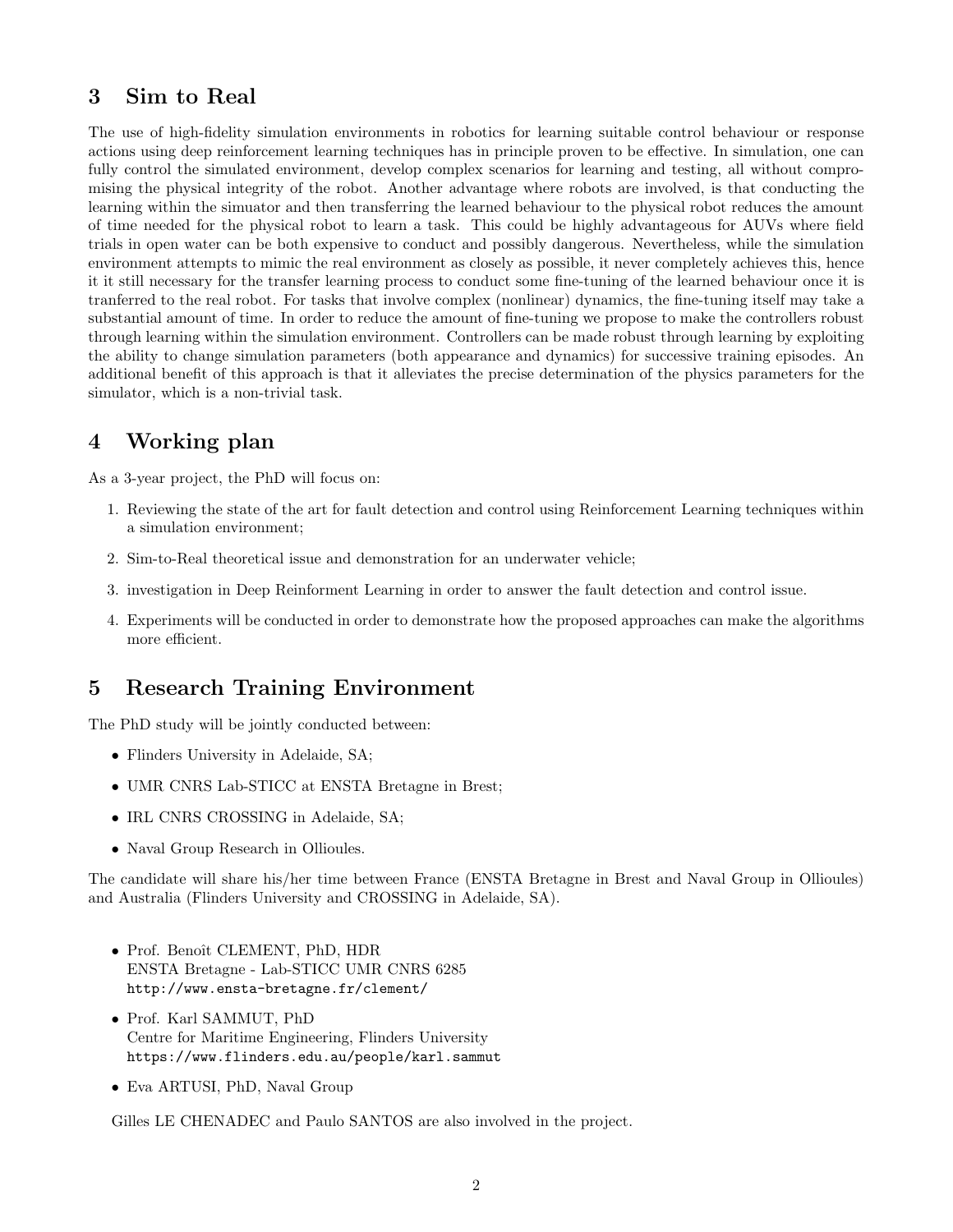## 6 Application

The PhD will start in October 2022 and the application documents are:

- a resume
- a cover letter
- a list of referees  $(2 \text{ or } 3)$

Please send your application to benoit.clement@ensta-bretagne.fr before March 30th, 2022. Applications will be processed on a continuous basis.

#### References

- [1] Steven L. Brunton and J. Nathan Kutz. Data-Driven Science and Engineering: Machine Learning, Dynamical Systems, and Control. Cambridge University Press, 2019.
- [2] Ignacio Carlucho, Mariano De Paula, Sen Wang, B. menna, Y. Petillot, and G. Acosta. Auv position tracking control using end-to-end deep reinforcement learning. OCEANS 2018 MTS/IEEE Charleston, pages 1–8, 2018.
- [3] T. Chaffre, Gilles Le Chenadec, K. Sammut, E. Chauveau, and B. Clement. Direct adaptive pole-placement controller using deep reinforcement learning: Application to auv control. In IFAC Conference on Control Applications in Marine Systems, Robotics and Vehicles, Germany, 2021.
- [4] Thomas Chaffre, J. Moras, A. Chan-Hon-Tong, J. Marzat, K. Sammut, G. L. Chenadec, and B. Clement. Learning-based vs model-free adaptive control of a MAV under wind gust. ArXiv, abs/2101.12501, 2021.
- [5] Thor I. Fossen. Handbook of Marine Craft Hydrodynamics and Motion Control. Wiley, 2011.
- [6] Wang Fu-li, Li Ming-zhong, and Yang Yinghuai. A neural network-based adaptive pole placement controller for nonlinear systems. International Journal of Systems Science, 28:415–421, 1997.
- [7] T. Haarnoja, Aurick Zhou, P. Abbeel, and S. Levine. Soft actor-critic: Off-policy maximum entropy deep reinforcement learning with a stochastic actor. In ICML, 2018.
- [8] T. Haarnoja, Aurick Zhou, Kristian Hartikainen, G. Tucker, Sehoon Ha, J. Tan, V. Kumar, H. Zhu, A. Gupta, P. Abbeel, and S. Levine. Soft actor-critic algorithms and applications. ArXiv, abs/1812.05905, 2018.
- [9] Tuomas Haarnoja, Aurick Zhou, Pieter Abbeel, and Sergey Levine. Soft actor-critic: Off-policy maximum entropy deep reinforcement learning with a stochastic actor. In Proceedings of the 35th International Conference on Machine Learning, pages 1861–1870. PMLR, 2018.
- [10] Ronald A Howard. Dynamic programming and markov processes. John Wiley, 1960.
- [11] A. Jayachitra and R. Vinodha. Genetic algorithm based pid controller tuning approach for continuous stirred tank reactor. Adv. Artif. Intell., 2014, 2014.
- [12] Diederik P. Kingma and J. Ba. Adam: A method for stochastic optimization. 2015.
- [13] Kristoffer Borgen Knudsen, Mikkel Cornelius Nielsen, and I. Schjølberg. Deep learning for station keeping of auvs. In MTS/IEEE OCEANS, Seattle, 2019.
- [14] T. Lillicrap, J. Hunt, A. Pritzel, N. Heess, T. Erez, Y. Tassa, D. Silver, and Daan Wierstra. Continuous control with deep reinforcement learning.  $CoRR$ , abs/1509.02971, 2016.
- [15] Timothy P. Lillicrap, Jonathan J. Hunt, Alexander Pritzel, Nicolas Heess, Tom Erez, Yuval Tassa, David Silver, and Daan Wierstra. Continuous control with deep reinforcement learning, 2019.
- [16] L. Lin. Reinforcement learning for robots using neural networks. 1992.
- [17] Musa Manh˜aes, Sebastian Scherer, Martin Voss, Luiz Douat, and Thomas Rauschenbach. UUV simulator: A gazebo-based package for underwater intervention and multi-robot simulation. In MTS/IEEE OCEANS, Monterey, 2016.